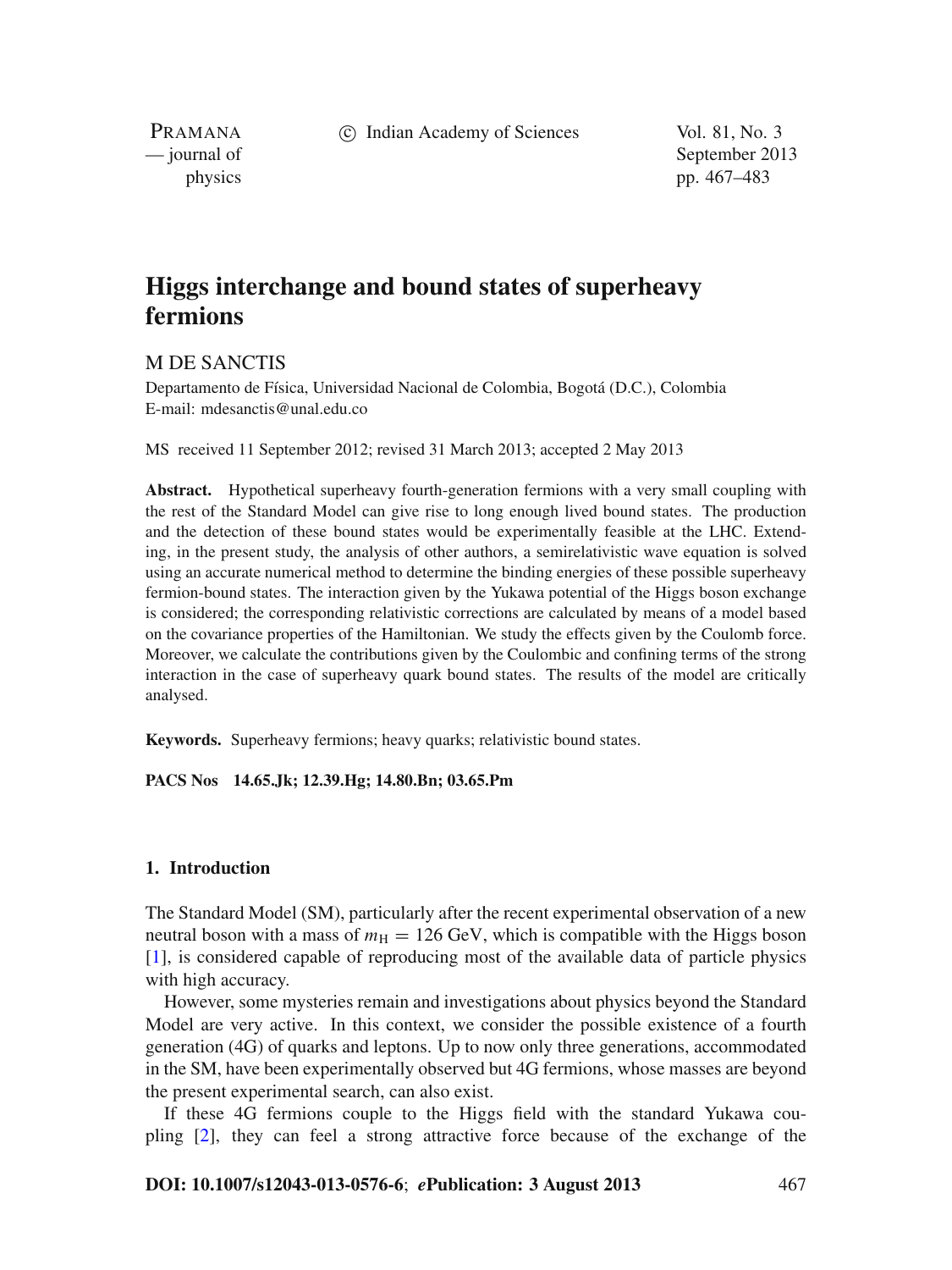<span id="page-1-2"></span>scalar Higgs boson. The adimensional coupling constant for that interaction has the form:

$$
\alpha_{\rm H} = \frac{m_{\rm f}^2}{v^2 4\pi},\tag{1}
$$

where  $m_f$  represents the fermion mass and  $v = 246$  GeV is the Higgs vacuum expectation value.

Note that  $\alpha_H$  is proportional to  $m_f^2$ , the square of the fermion mass. This Higgs exchange interaction between a pair of superheavy fermions can give rise to bound states with new physical properties, whose study represents the hypothetical but exciting subject of the present work.

On the one hand, free and bound 4G leptons can be found. On the other hand, the properties of the confined 4G quark systems should be significantly determined by the interaction due to the Higgs exchange (together with the colour QCD interaction) giving rise to bound states with different properties with respect to the standard, known, hadronic particles. The hypothesis of superheavy quark open-flavour bound states also has been explored.

In the present work we consider fermion–antifermion pairs, extending a study performed by other authors [\[3\]](#page-15-2) of superheavy quark–antiquark systems.

The remaining part of this paper is organized as follows. In [§2,](#page-1-0) analysing some works on this subject, we discuss, in general terms, the existence of the 4G and superheavy fermion bound states. In more detail, in [§2.1](#page-1-1) the proposed experimental and theoretical constraints are examined. In [§2.2](#page-4-0) some experimental searches of 4G free and bound states are revised. Their dynamical production mechanisms are also considered. In [§2.3](#page-5-0) the existing theoretical models for 4G bound states are discussed. In [§2.4](#page-5-1) the general aspects of the present model are introduced.

In [§3](#page-7-0) the dynamical model of the present work is discussed in detail. In particular, in [§3.1](#page-7-1) the relativistic kinetic energy term and its nonrelativistic expansion are displayed. The screened Yukawa potential is discussed in [§3.2.](#page-8-0) The relativistic and retardation correction terms (collectively denoted as relativistic corrections) are analysed in [§3.3](#page-9-0) also recalling the basic principles that have been used to determine their form. Finally, the long-range Coulomb and effective QCD interactions are introduced in [§3.4.](#page-10-0)

In  $\S 4$  the procedure of the numerical calculations is briefly described. In  $\S 5$  the numerical results are shown and discussed. Finally, in [§6](#page-15-3) some comments and conclusions are drawn. Throughout the article we set  $\hbar = c = 1$ .

### <span id="page-1-0"></span>**2. The 4G fermions and their possible bound states**

In this section we discuss the fundamental problems related to a 4G and the possibility of studying the 4G bound states.

# <span id="page-1-1"></span>2.1 *Experimental and theoretical constraints on the 4G*

The hypothetical existence of 4G represents the necessary condition for the development of the present work.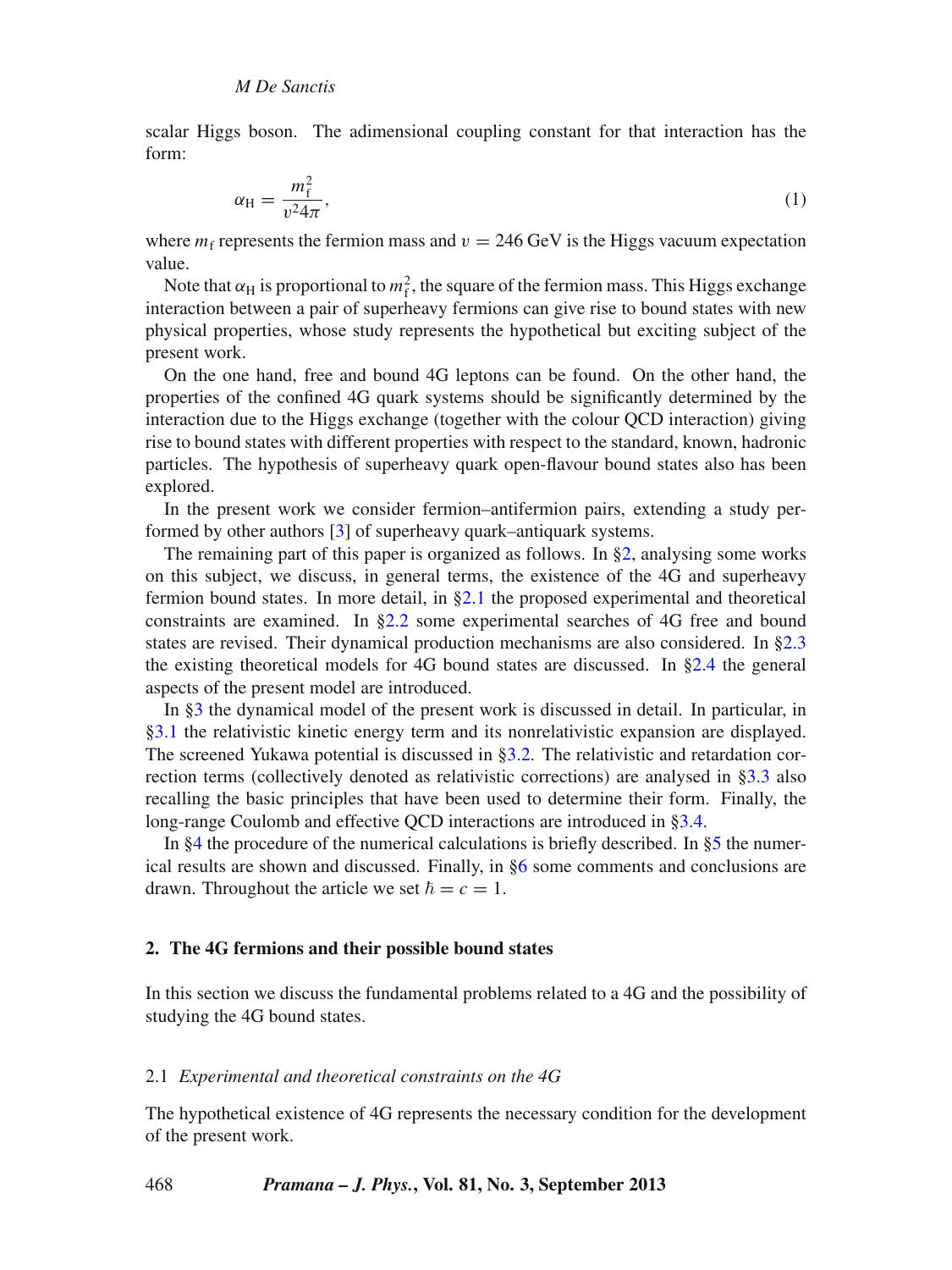We point out that this issue is extremely complicated and highly controversial. An interesting, but not complete, collection of studies on this subject can be found, for example, in http://www.nu.to.infn.it/[Fourth\\_generation](http://www.nu.to.infn.it/Fourth_generation/)/ by C Giunti and M Laveder.

A complete and detailed analysis of this problem goes beyond the scope of the present paper. We shall only cite some articles that can be potentially relevant for the study of 4G fermion bound states. Furthermore, we shall in general rely on the conclusions given by their authors without criticizing their works.

We begin by considering some physical reasons for introducing a 4G, as given, for example, in [\[4](#page-15-4)[,5\]](#page-15-5) where the theoretical virtues of a 4G are discussed. In these works, the 4G was related, on the one hand, to the possible solution of internal consistency of the SM: namely, the Higgs naturalness problem and the fermion mass hierarchy problem; on the other hand, it can provide a new source of CP violation, in particular for explaining the baryon asymmetry of the Universe, and can also introduce new stable particles as Dark Matter candidates.

In [\[6](#page-15-6)] it is pointed out that heavy 4G Majorana neutrinos can be stable and contribute to a small fraction of the relic Dark Matter density. The mass of the 4G neutrino is constrained by means of some Dark Matter experimental data.

In [\[7](#page-15-7)], the authors make the hypothesis of a TeV-scale 4G lepton family. In this case, the heavy, nearly stable, Majorana neutrino can mix with the SM charged leptons. Via its semileptonic decays, this neutrino can be a source of electron and positron cosmic rays. Their spectra are studied and favourably compared with the rise of positron fraction above 10 GeV measured by PAMELA [\[8\]](#page-16-0) and with the electron and positron fluxes measured by Fermi-LAT [\[9\]](#page-16-1).

The possibility of the existence of a 4G is usually studied in terms of the oblique parameters that parametrize the effects of new physics (here, we consider in particular a 4G) on the available electroweak experimental data. We recall that, in the original nomenclature, the propagator corrections due to vacuum polarization effects were defined oblique as they participate in the computation in an indirect manner [\[10\]](#page-16-2). In a theory beyond the SM with new fermion doublets, the *S* parameter estimates the size of the new fermion sector and the *T* parameter measures the isospin violation in that sector.

A detailed numerical analysis [\[10](#page-16-2)] suggested that enough space was still available for a 4G. However, this study was performed before the Higgs observation [\[1](#page-15-0)] and the Higgs mass range  $120 < m<sub>H</sub> < 600 \text{ GeV}$  was excluded from the calculations.

Murayama *et al* [\[11\]](#page-16-3) considered (criticizing another approach [\[12](#page-16-4)]) the case of a long-lived 4G whose longevity is due to very small mixings with the lighter three generations. This hypothesis would open the possibility of exact B–L symmentry of nature, with important consequences on the origin of neutrino mass and baryon asymmetry.

The experimental observation of a new neutral boson with a mass  $m<sub>H</sub> = 126$  GeV, assuming that it is the true SM Higgs boson, represents, in any case, a very strong constraint on the properties of the 4G. Moreover, according to some works that will be discussed in the following, if no further modifications are made on the SM, the Higgs observation excludes the possibility of a 4G. For this reason, we shall mainly focus our attention on the (recent) works that take explicitly into account that measurement.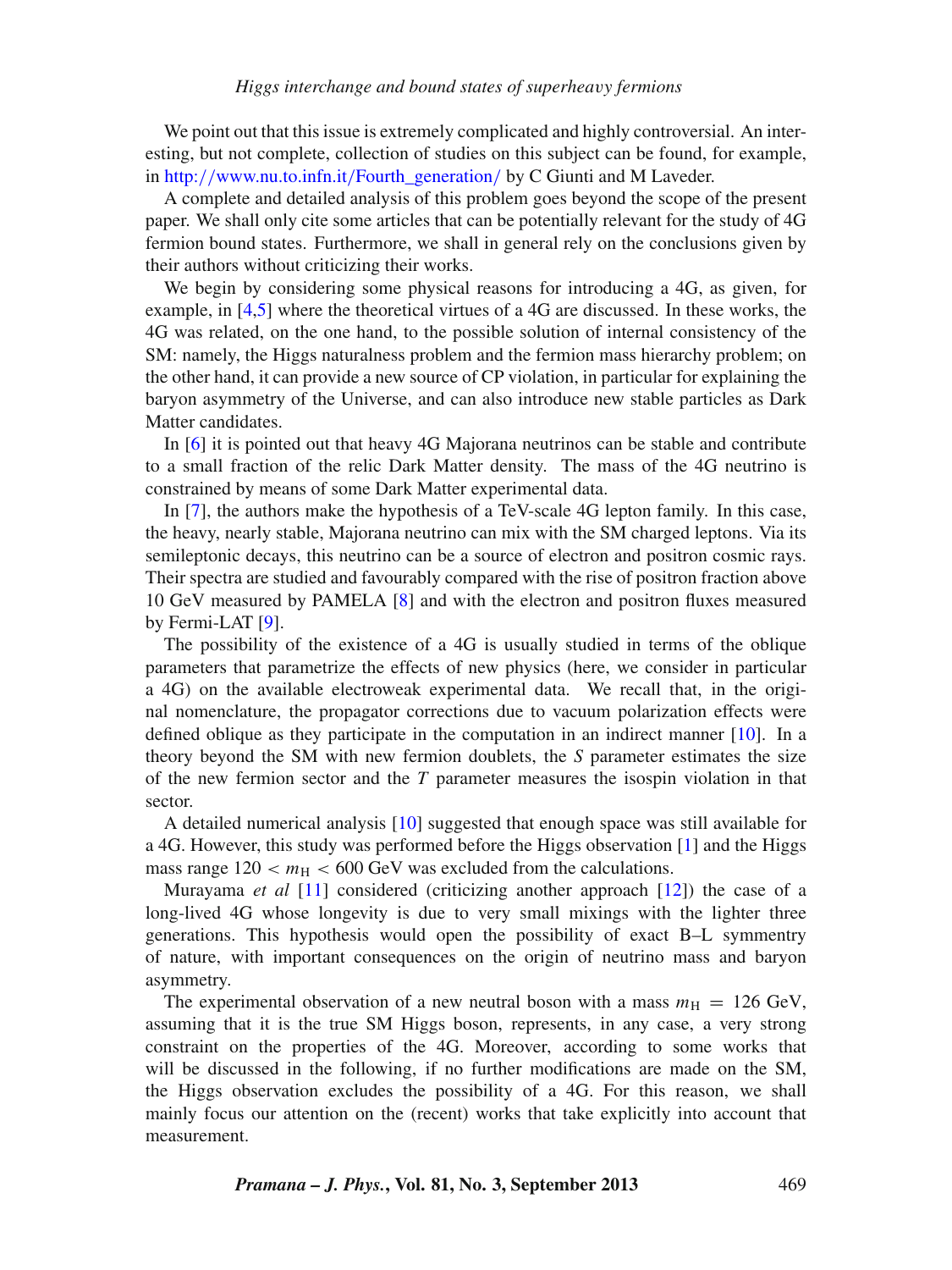In [\[13](#page-16-5)], the authors analyse the viability of a sequential 4G by using a large set of data, including the Higgs decays and the electroweak precision observables. In this work, the value  $m<sub>H</sub>$  = 125 GeV is taken and a 4G Dirac neutrino is assumed. The authors affirm that a 4G seems to be disfavoured with respect to SM, but not excluded by the data. They also find the best fit values for the masses of the hypothetical 4G fermions. In a subsequent work [\[14](#page-16-6)] (in which they used the following two values:  $m_H$  = 126.5 GeV and  $m_H$  = 147 GeV, that respectively are the preferred Higgs mass of the SM with 3G and preferred Higgs mass of SM with a 4G) a new global fit of the SM with a 4G is performed. The results are even more pessimistic but the authors admit that a sequential 4G can be allowed in the presence of an extended Higgs sector.

In [\[15](#page-16-7)] it has been clearly pointed out that, if the recently discovered particle at 126 GeV is really the Higgs boson, the experimental data and the internal consistency of the theory (i.e. the stability and the little hierarchy fine-tuning problems) strongly disfavour a straightforward 4G extension of the SM. However, if new quanta, non-SM Higgs sectors or a non-elementary Higgs-like particle are introduced, then a 4G can still be considered viable. The author has studied, for 4G models, the effects of the two-loop corrections on the electroweak data, finding a big and beneficial effect on the electroweak fits, in terms of *S* and *T* parameters. It has been estimated that perturbation theory can be correctly applied for 4G quark mass of mass  $m<sub>O</sub> \approx 600$  GeV while it becomes marginal for  $m<sub>O</sub> \geq 900$  GeV.

The CKM mixing parameters of the 4G are extremely relevant for determining the interactions of the 4G family. Their values have been constrained in previous works [\[12](#page-16-4)[,16\]](#page-16-8) by the same author.

As for the internal consistency of the theory in the presence of a 4G, it has been observed [\[17](#page-16-9)[,18\]](#page-16-10) that, by using partial-wave analysis at high energy, a critical mass value (for the superheavy fermions) can be found, beyond which the strength of the coupling invalidates the perturbation expansion. Also, the superheavy fermions would produce, at low energies, large one-loop radiative corrections. The authors find, in their model, that one of these corrections determines a specific upper value for the mass of the superheavy lepton around 700 GeV.

Moreover, in another work [\[19](#page-16-11)], the problems related to the ultraviolet singularity of the running coupling of a scalar field theory, defined as Landau pole, have been examined, considering the presence of new physics, represented by superheavy fermions. The presence of the Landau pole indicates a mass scale at which new physics must intervene. But the new physics affects the running coupling constant also at low energies. The author explored these low-energy effects using the renormalization group equation technique.

Recently, non-perturbative lattice calculations [\[20](#page-16-12)[,21\]](#page-16-13) have been performed to determine upper and lower Higgs boson mass bounds in the presence of a heavy 4G. The authors find that for a standard Higgs with mass around 125 GeV the maximum 4G quark mass is of the order of 300 GeV, which is already not compatible with direct searches.

We point out that, however, in such a theoretical framework, there is a possibility of the existence of vector fermions interacting by means of a singlet scalar. In this case, the oblique parameter bounds would be evaded avoiding a discrepancy with the existing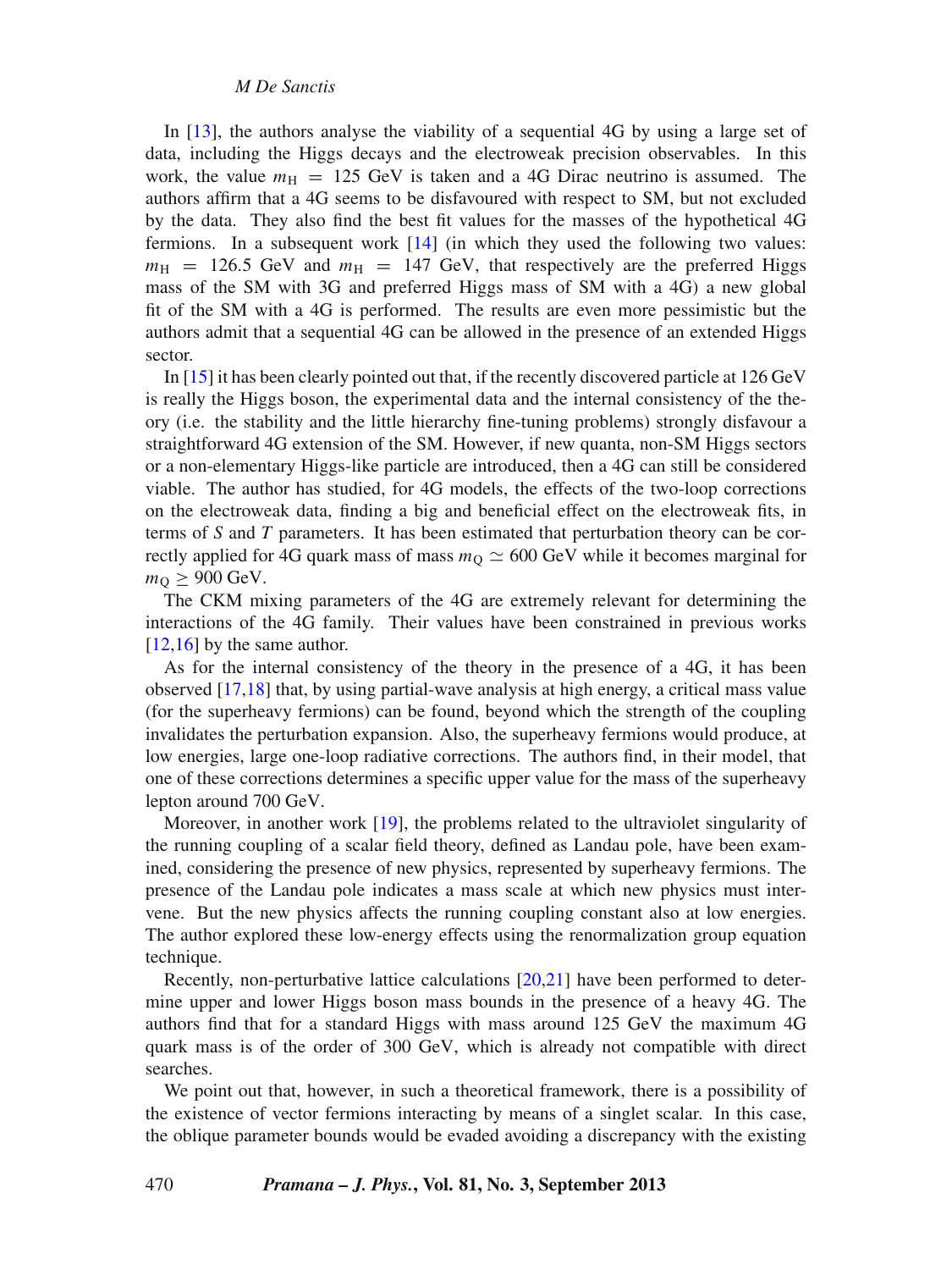Standard Model experimental data. Furthermore, the running of the Yukawa coupling would also be avoided (at one loop). These vector fermions would not couple to the SM Higgs, so that the existence of new singlet or triplet scalars should also be assumed. For the sake of clarity, we anticipate that, however, in the present work, the existing experimental value of the Higgs mass will be tentatively taken to parametrize the fermion pair potential.

# <span id="page-4-0"></span>2.2 *Experimental searches of free and bound 4G particles*

Assuming that, due to its specific properties [\[11](#page-16-3)] and/or due to the physical theory beyond SM [\[15](#page-16-7)], the 4G can really exist, we now consider the works that study the possibility of detecting these particles at the LHC.

Ozcan *et al* [\[22](#page-16-14)] proposed a possible channel for the discovery of new charged leptons in which the final state contains three leptons of the same sign. The method has been illustrated for different physical cases, in particular for a 4G family. The authors show that some events can be expected with *pp* collisions at 14 TeV of CM energy.

Extensive studies [\[23](#page-16-15)[,24\]](#page-16-16) have been devoted to the specific signatures of superheavy quarks and of their bound states at the LHC. The authors, accepting the standard point of view, note that the Higgs search results strongly disfavour a new chiral family of fermions. But, on the other hand, they affirm that the existence of vector-like quarks remains a viable and interesting hypothesis. In particular, analogously to [\[11](#page-16-3)], this kind of particles would decouple in the limit of vanishing mixing and, being long-lived could also form bound states. From the experimental point of view, long-lived particles would evade the current searches as they propagate over sizeable distances in the detectors. With respect to the objective of the present study, a very interesting analysis is made [\[23\]](#page-16-15) about the possibility that a superheavy quark–antiquark pair  $(Q\overline{Q})$  can form a bound state, defined there as a heavy quarkonium  $(\eta_0)$ . The production process is assumed to proceed at the LHC through gluon fusion, that is,  $pp \rightarrow gg \rightarrow \eta_0$ . The authors give an estimate of the cross-section of this process pointing out that it depends on the square of the  $Q\overline{Q}$  radial wave function at the origin. Assuming that the  $Q\overline{Q}$  interaction is only given by QCD and that it can be represented by a standard Coulombic potential, the authors conclude that the  $\eta_{\Omega}$  production rate typically amounts to a few percent of the pair production cross-section. However, the authors also admit that the Yukawa Higgs exchange interaction should be considered to obtain a more accurate description of the process. This point can represent an important motivation for developing the present study in which an accurate variational study of the superheavy bound state wave functions is performed.

The authors also study the effects of the heavy quarkonium binding energies and give a qualitative description of the expected final-state signatures of the  $\eta_{\rm Q}$  decay, depending on the chiral or, more probably, vector-like character of the superheavy quark *Q*. Furthermore, they also analyse the signatures for open-flavour mesons such as  $Q\bar{q}$ ,  $Qq$ , etc. opening the possibility of observing a rich spectroscopy. Dedicated searches of these new hypothetical bound states are proposed as promising strategies of investigation.

For completeness, we recall that production and decay processes of other new (very heavy) bound states at the LHC have also been extensively studied [\[25\]](#page-16-17).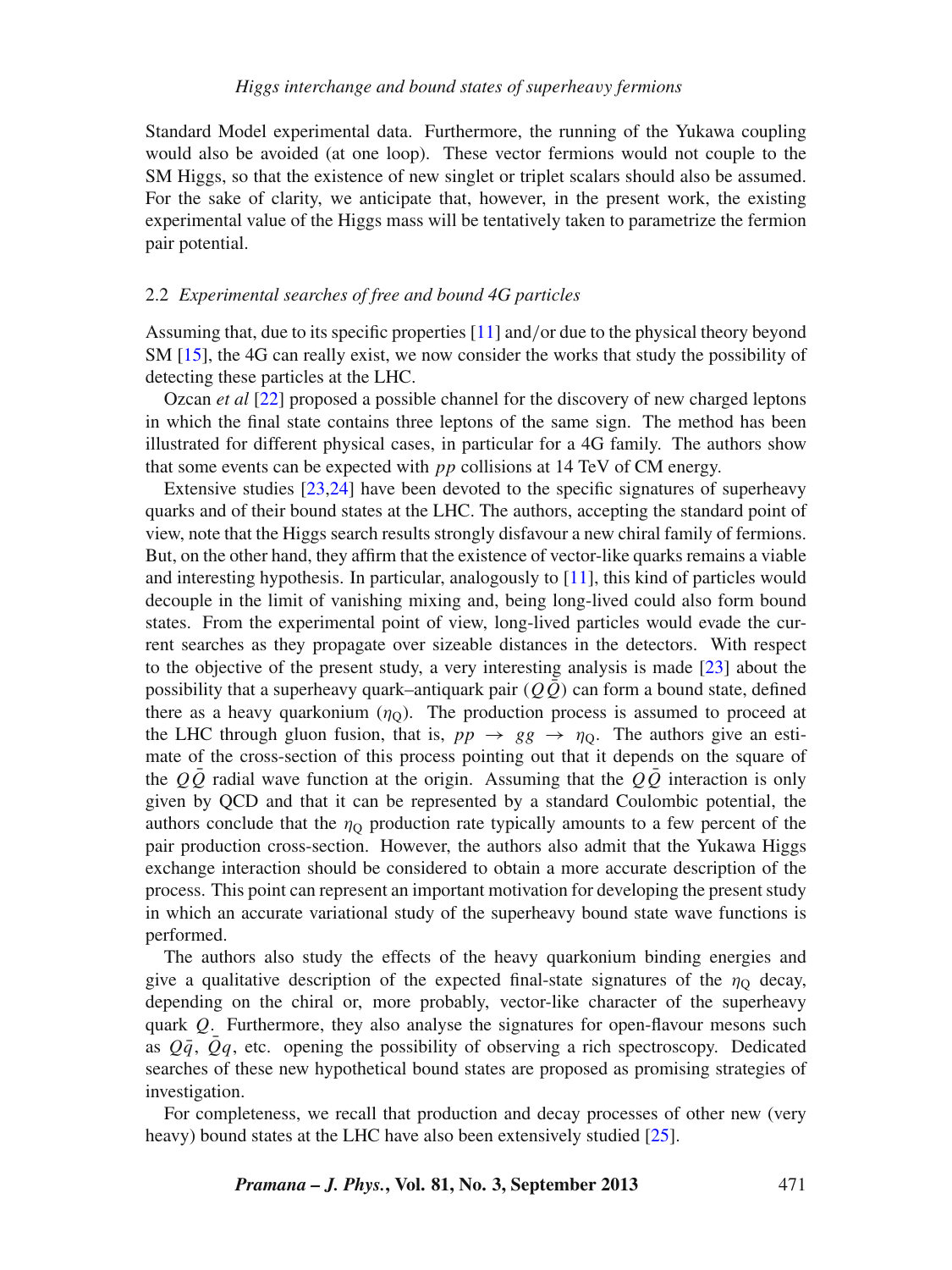# <span id="page-5-0"></span>2.3 *Theoretical studies on 4G bound states*

Assuming that 4G superheavy particles can exist and form experimentally detectable bound states, we now move on to examine some of the proposed models for the possible bound states.

Incidentally, we recall that the Higgs-induced bags of superheavy fermions and bosons have been studied in various works [\[26](#page-16-18)[–29\]](#page-16-19). However, apart from a possible role in baryogenesis, multifermion bags are extremely difficult to detect using particle accelerators.

In the work [\[30](#page-16-20)] a nonrelativistic Schrödinger equation is solved variationally by means of a one-component wave function in order to determine the ground-state energy of two superheavy particle-bound systems. The Yukawa Higgs exchange potential is considered as the main interaction. The effects of long-range Coulomb and strong interactions are also studied. The authors calculate the relativistic and radiative corrections. In order to avoid unphysically high contributions from the relativistic terms, a cut-off radius is phenomenologically introduced in the Higgs exchange potential. Radiative corrections are shown to be small.

In another study [\[3\]](#page-15-2), the authors analyse in detail the possibility that a 4G can exist. They point out that a 4G is not in contrast with the electroweak precision data, justifying in this way their investigation on superheavy  $Q\overline{Q}$  bound states. In particular, the 4G quarks are considered to be long-lived. They use a Schrödinger equation variationally solved by means of a one-component exponential wave function. The interaction is given by the usual Yukawa Higgs exchange term, the QCD Coulombic term, relativistic and all the perturbative corrections to the potential given by the underlying field theory. A very interesting point of this work is that they study not only the standard colour singlet states but also the colour octet ones, in which the QCD Coulombic interaction term is repulsive. Also in this case a bound state is possible, due to the strength of the Higgs Yukawa coupling for ultraheavy quarks.

The colour octet states have been studied in other works also [\[31](#page-16-21)[–33\]](#page-16-22).

In [\[31\]](#page-16-21) a relativistic study of the superheavy quark bound states was previously performed. Then in [\[31](#page-16-21)[,32](#page-16-23)] the authors affirm that at the LHC one interesting possibility of producing 4G quarks is represented by the colour octet, isosinglet vector state. Furthermore, the decay modes of this state are carefully studied considering their potential interest for the LHC phenomenology.

In [\[33](#page-16-22)], the authors find as it can be expected, that the colour octet state has a greater energy than the singlet one. As a consequence, the octet state can decay into the standard singlet state with the emission of a gluon, also contributing to the total production cross-section of the singlet state. The authors give an estimate of the decay width of this process by using a chromomagnetic dipole (*M*1) transition amplitude.

# <span id="page-5-1"></span>2.4 *The model of the present article for 4G bound states*

Taking into account the complex phenomenological situation and the results of the works quoted in the previous subsections, we study in the present work the bound (ground)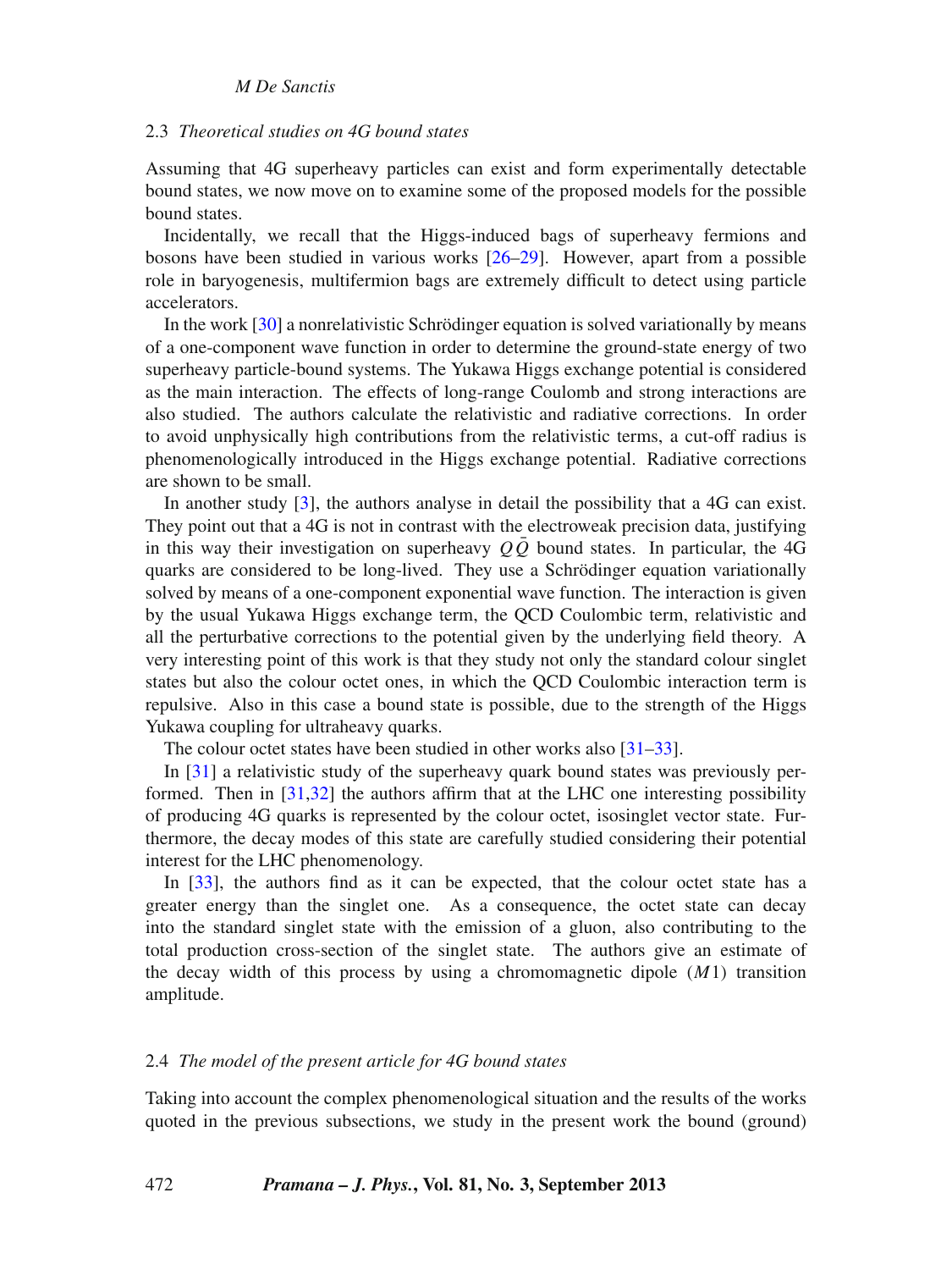states of superheavy fermion–antifermion pairs, assuming that the interaction given by the Higgs interchange plays a dominant role.

To this aim we introduce a semirelativistic potential model in which the Hamiltonian is given by the sum of a relativistic kinetic operator and an interaction operator. The latter is used to represent all the interactions of the fermion–antifermion pairs.

With respect to other investigations [\[30\]](#page-16-20), we try to analyse the different possible physical situations in an orderly way. To this aim three dynamical cases will be examined separately:

- (1) a pair of electrically neutral leptons, only interacting by means of the Higgs-induced potential;
- (2) a pair of electrically charged leptons, for which the Coulomb potential is added to the Higgs one;
- (3) finally, the case of superheavy quarks, for which an effective QCD interaction is also considered. In this case we limit our attention to the colour singlet case.

The potential model of the present work, as in the case of other conventional physical systems, can be consistently applied only if the relativistic and field effects are not too strong. In particular, in this work the relativistic form of the kinetic energy is always taken, assuming that the semirelativistic wave equation is able to sum up (nonperturbatively) the infinite series of Higgs interchange diagrams in the ladder approximation, as usually done in hadronic physics [\[34](#page-16-24)].

As for the Higgs interaction, that represents the main object of this study, a screened Yukawa potential is adopted, also briefly analysing the unscreened case. The relativistic corrections for the interaction operator, given, in this case, by the screened Yukawa potential, are calculated by means of an expression based on the relativistic covariance properties of the Hamiltonian. In this way, the form of these relativistic corrections is completely determined. Their general expression, related to the exchange of a scalar particle, was developed and applied to study the charmonium spectrum [\[35\]](#page-16-25).

The use of a screened potential (and its specific form) represents one of the most relevant uncertainties of this kind of investigations. We point out that the use of the standard (unscreened) Yukawa potential, when the two fermion distance *r* goes to zero, gives rise to a very relativistic bound system with huge values of the relativistic corrections. Such a pathological situation is always found, also assuming different theoretical schemes for the calculation of the relativistic corrections. As a consequence, the introduction of a screening effect has been shown to be strictly necessary [\[30\]](#page-16-20).

In the present work, a phenomenological screening factor (that we do not try to relate to specific physical effects) is consistently introduced from the beginning of the calculation, modifying the form of Yukawa potential so that the singularity for  $r \to 0$  is removed. As a consequence, the form of the relativistic corrections is also modified and their numerical values always remain sufficiently small, allowing for a consistent perturbative treatment.

The numerical calculations are performed using three different values for the screening mass (that is introduced to parametrize the screening radius) in order to investigate the dependence of the results on that quantity. The specific, purely phenomenological, form of the screening factor and the choice of the numerical values of the screening radius will be discussed in the following.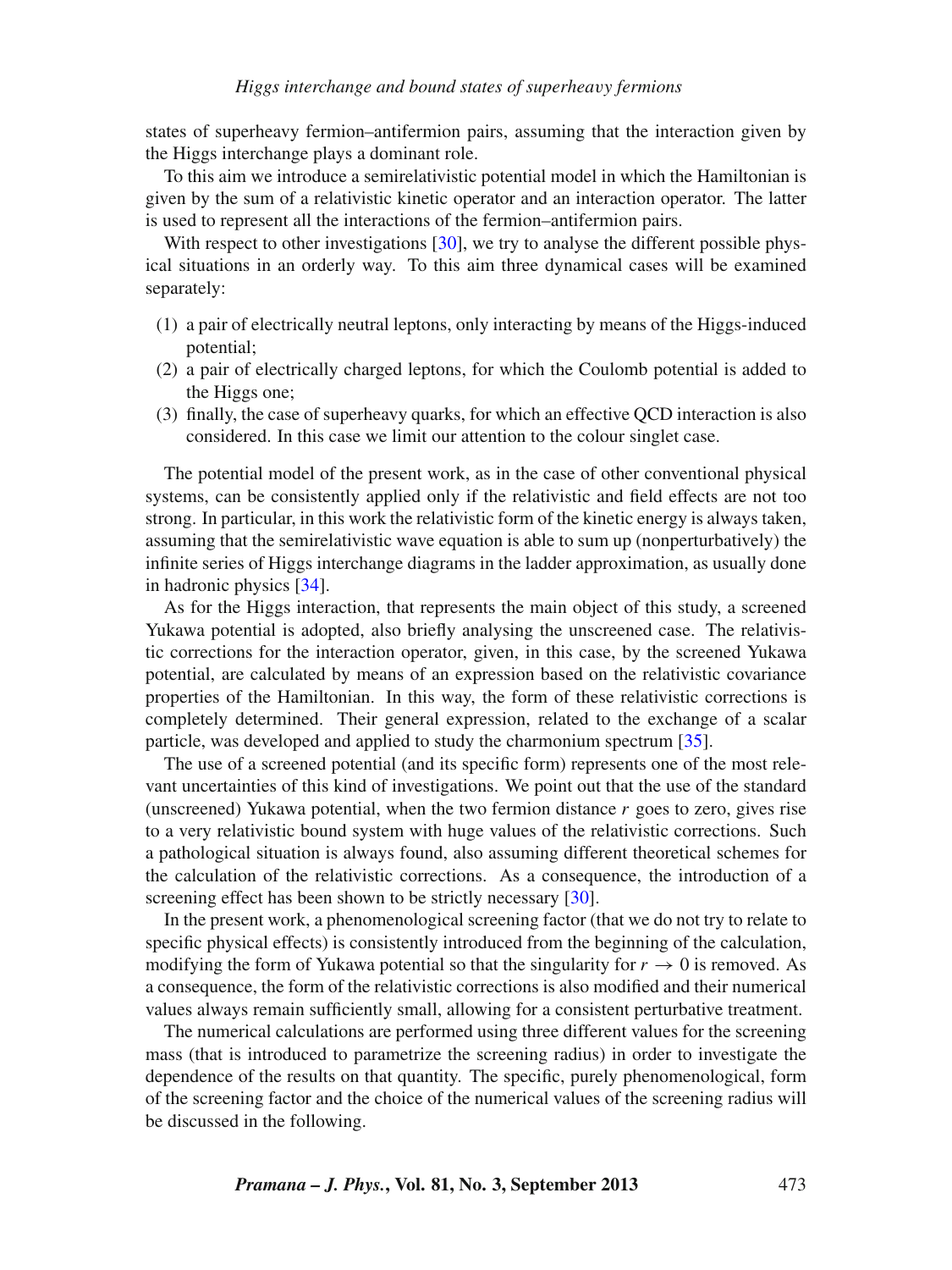As for the long-range interactions, we consider the standard electromagnetic Coulomb potential and, for the (effective) strong interaction, the Coulombic and Cornell potentials. Taking into account the hypothetical character of the present study and the uncertainties of the results, no relativistic effects are introduced for these interactions.

The semirelativistic wave equation for the kinetic and the leading potential terms is solved numerically with an accurate variational-diagonalization (V-D) technique, successfully developed for studying conventional hadronic systems [\[35](#page-16-25)], while the relativistic corrections and the non-leading potential terms are added perturbatively.

In the present work, the V-D technique of solution of the semirelativistic wave equation allows to study in detail the effects of the confining Cornell potential.

For the specific calculation, the values of the fermion mass  $m_f$  are taken in the hypothetical range of 500  $\leq m_f \leq 1000$  GeV. This choice, analogous to that of [\[3](#page-15-2)], is essentially made for pedagogical reasons, without ignoring the limitations imposed by perturbativity, as discussed in [§2.1.](#page-1-1)

As for the Higgs mass, we use the value  $m<sub>H</sub> = 126$  GeV that corresponds to the recent experimental finding [\[1](#page-15-0)].

# <span id="page-7-0"></span>**3. The dynamical model**

The two superheavy fermion system is described, in its rest frame, by means of Hamiltonian operator *H* given by a standard relativistic kinetic term *T* plus an interaction term *V*:

<span id="page-7-2"></span>
$$
H = T + V.\tag{2}
$$

Negative energy and antiparticle virtual states are not considered here explicitly. As a consequence, the interaction is represented by a standard potential to which relativistic corrections are added. The present scheme, that has been successfully adopted for the constituent-quark description of hadronic particles (with a strong effective potential), is expected to work if the relativistic and multiparticle field effects are not too strong and, as a consequence, can be treated perturbatively.

#### <span id="page-7-1"></span>3.1 *The kinetic energy*

The kinetic energy term, for two equal mass fermions, has the form

<span id="page-7-3"></span>
$$
T = 2\sqrt{\vec{p}^2 + m_f^2} - 2m_f,
$$
\n(3)

where  $m_f$  is the fermion mass and  $\vec{p}$  represents the relative fermion momentum, conjugate to the distance of the two fermions  $\vec{r} = \vec{r}_1 - \vec{r}_2$ . In the definition of the kinetic energy *T* , the masses of the two fermions have been subtracted, in order to obtain directly the binding energy of the system. The previous relativistic expression has always been used in the calculations.

In the following subsections, we turn to consider the interaction terms.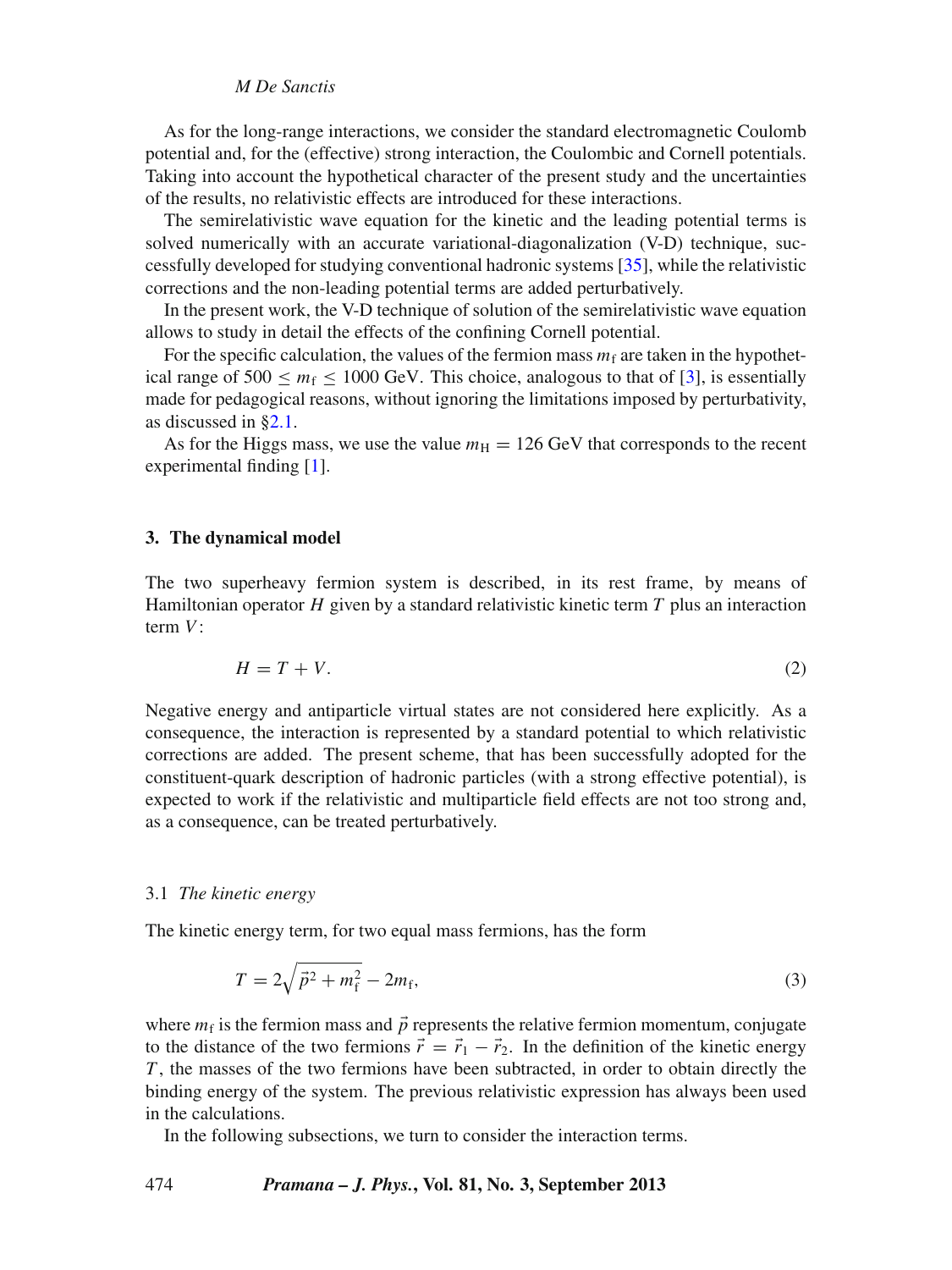### <span id="page-8-0"></span>3.2 *The Yukawa potential*

The standard Yukawa potential given by the Higgs boson exchange has the form [\[30](#page-16-20)]

$$
V_Y^{\text{st}}(r) = -\frac{\alpha_H}{r} \exp(-m_H r),\tag{4}
$$

with  $\alpha_H$  defined in eq. [\(1\)](#page-1-2) and  $r = |\vec{r}|$ .

The singularity of the Yukawa potential when  $r \to 0$ , due to the small radius of the bound system, can give unphysical results especially when calculating the relativistic corrections. This difficulty was first noticed in ref. [\[30\]](#page-16-20) and was also found when developing the present work, where a slightly different form of the relativistic corrections is considered (see [§3.3\)](#page-9-0). To avoid this problem, a screening factor must be introduced. We take the following relatively simple form, proposed for hadronic composite systems [\[36\]](#page-16-26):

<span id="page-8-1"></span>
$$
f_{\rm scr}(r) = 1 - \exp\left(\frac{-r}{r_{\rm scr}}\right),\tag{5}
$$

that, by means of the screening radius  $r_{\rm scr}$ , can take into account hypothetical short distance physical effects whose study is, in any case, beyond the scope of the present work.

For convenience, we parametrize the screening radius by means of a screening mass  $m_{\rm scr}$ , in the form

$$
r_{\rm scr} = \frac{1}{m_{\rm scr}}.\tag{6}
$$

Phenomenologically, we consider that  $m<sub>scr</sub>$  can be of the order of 1 TeV. In more detail, for the numerical calculations, the following three values will be used:  $m_{\rm scr} = 1000$ , 1200 and 1400 GeV.

Summarizing, the screened, nonsingular, Yukawa potential has the form:

<span id="page-8-2"></span>
$$
V_{\rm Y}^{\rm scr}(r) = V_{\rm Y}^{\rm st}(r) \cdot f_{\rm scr}(r),\tag{7}
$$

that will be used in the following calculations. In order to highlight the critical aspect of this part of the model, the results of the calculation with no screening and no relativistic corrections will also be shown.

Finally, we point out that the treatment of the screening in the present work is different from that of ref. [\[30\]](#page-16-20). In that work a screening function of the following form is used:

$$
g_{\rm scr}(r) = \frac{r}{(r_{\rm scr} - r)}.\tag{8}
$$

Then, the screened potential  $g_{\text{scr}}(r)$  is used in the calculations, in particular when solving the relativistic wave equation, but in the final part of the calculation the contribution

$$
V_{\rm Y}^{\rm st}(r) - V_{\rm Y}^{\rm scr}(r)
$$

is added perturbatively to the bound state energy in order to avoid a strong dependence of the physical results on *r*scr. We consider that such cut-off procedure should be justified in the context of a specific physical field theory (not yet known) at TeV scale. For this reason we prefer to take the screening as a phenomenological parametrization that reflects our ignorance above 1 TeV and is strictly necessary to obtain reasonable numerical results.

*Pramana – J. Phys.***, Vol. 81, No. 3, September 2013** 475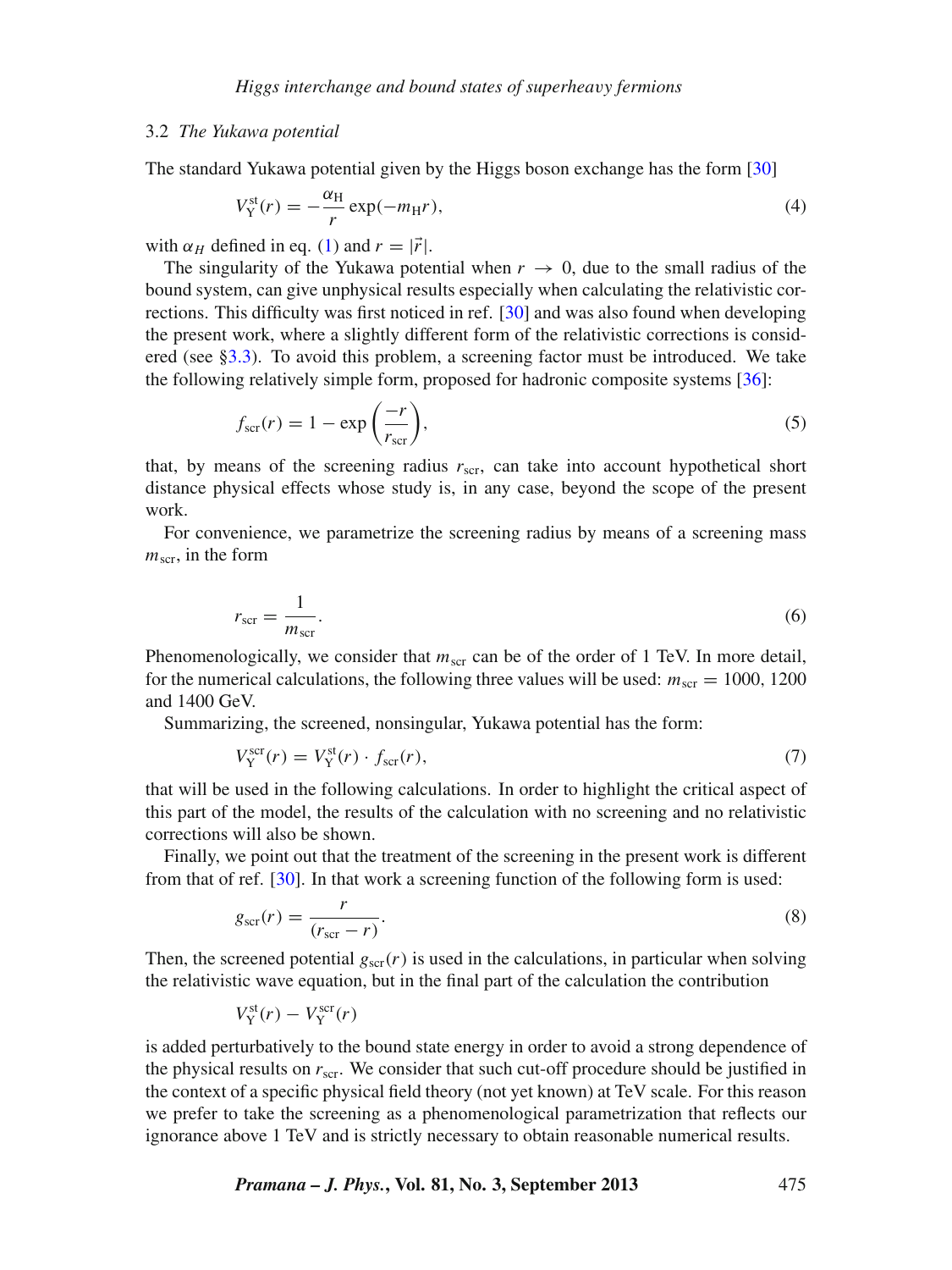# <span id="page-9-0"></span>3.3 *The relati*v*istic corrections*

As for the relativistic and retardation corrections for the interaction operator, it is necessary to point out that the nonrelativistic reduction (up to order  $c^{-2}$ ) of a scalar effective theory is not completely straightforward.

On the other hand, in the vector case of quantum electrodynamics, the corresponding reduction, i.e. the Fermi–Breit equation, is derived by means of a consistent theoretical procedure and also experimentally tested with the positronium energy spectrum.

Note that the Fermi–Breit equation is obtained by fixing the Coulomb gauge for the propagator, while the use of the Feynman gauge propagator and a direct expansion of the fermion energy transfer give the wrong sign for the retardation term [\[37](#page-16-27)]. One can infer that this latter procedure would give a wrong result also for a scalar theory.

For this reason, we use an approach developed for studying charmonium spectrum is based on the relativistic covariance of the Hamiltonian. The interested reader can refer to ref. [\[35](#page-16-25)], for all the details of the derivation. In the following we simply summarize the results.

<span id="page-9-3"></span>For a given scalar interaction  $V_{\text{int}}(r)$  of the order  $c^0$ , the relativistic correction terms take the following form:

$$
V_{\rm rc} = V_{\rm rc}^{mi} + V_{\rm rc}^{md},\tag{9}
$$

<span id="page-9-1"></span>with

$$
V_{\rm rc}^{mi} = -\frac{1}{4m_{\rm f}^2} \nabla^2 V_{\rm int}(r) - \frac{1}{2m_{\rm f}^2} V_{\rm int}'(r) \frac{1}{r} \vec{s} \cdot \vec{l} \tag{10}
$$

and

<span id="page-9-2"></span>
$$
V_{\rm rc}^{md} = -\frac{1}{8m_{\rm f}^2} \Big[ \{p^2, V_{\rm int}(r)\} + 2p^{\alpha}V_{\rm int}(r)p^{\alpha} \Big] + \frac{1}{4m_{\rm f}^2} \Big[ \{p^{\alpha}p^{\beta}, \hat{r}^{\alpha}\hat{r}^{\beta}W_{\rm int}(r)\} + 2p^{\alpha}\hat{r}^{\alpha}\hat{r}^{\beta}W_{\rm int}(r)p^{\beta} \Big], \tag{11}
$$

 $\hat{r}^{\alpha}$  being the Cartesian components of the unit vector  $\vec{r}/r$ .

The two contributions displayed in eqs  $(10)$  and  $(11)$  represent the momentumindependent and the momentum-dependent contributions respectively. The latter has a different form with respect to other works [\[30](#page-16-20)]. In eq. [\(10\)](#page-9-1) the standard Darwin and spin-orbit terms are displayed. The spin-orbit term, with the two-fermion spin defined as  $\vec{s} = \vec{s}_1 + \vec{s}_2$ , will give no contribution to the present calculation due to the *s*-wave character of the ground bound state.

All the previous relativistic corrections represent the terms of order  $c^{-2}$  of the work [\[35\]](#page-16-25) (for two fermions of equal mass  $m_f$ ) given there in eqs [\(5\)](#page-8-1) and [\(10\)](#page-9-1) with the definition of eq. [\(9\)](#page-9-3). For convenience, that definition is rewritten here as

$$
W_{\rm int}(r) = -\frac{1}{2} V_{\rm int}'(r)r.
$$
\n(12)

This last term appears in eq.  $(11)$  of the present work.

# 476 *Pramana – J. Phys.***, Vol. 81, No. 3, September 2013**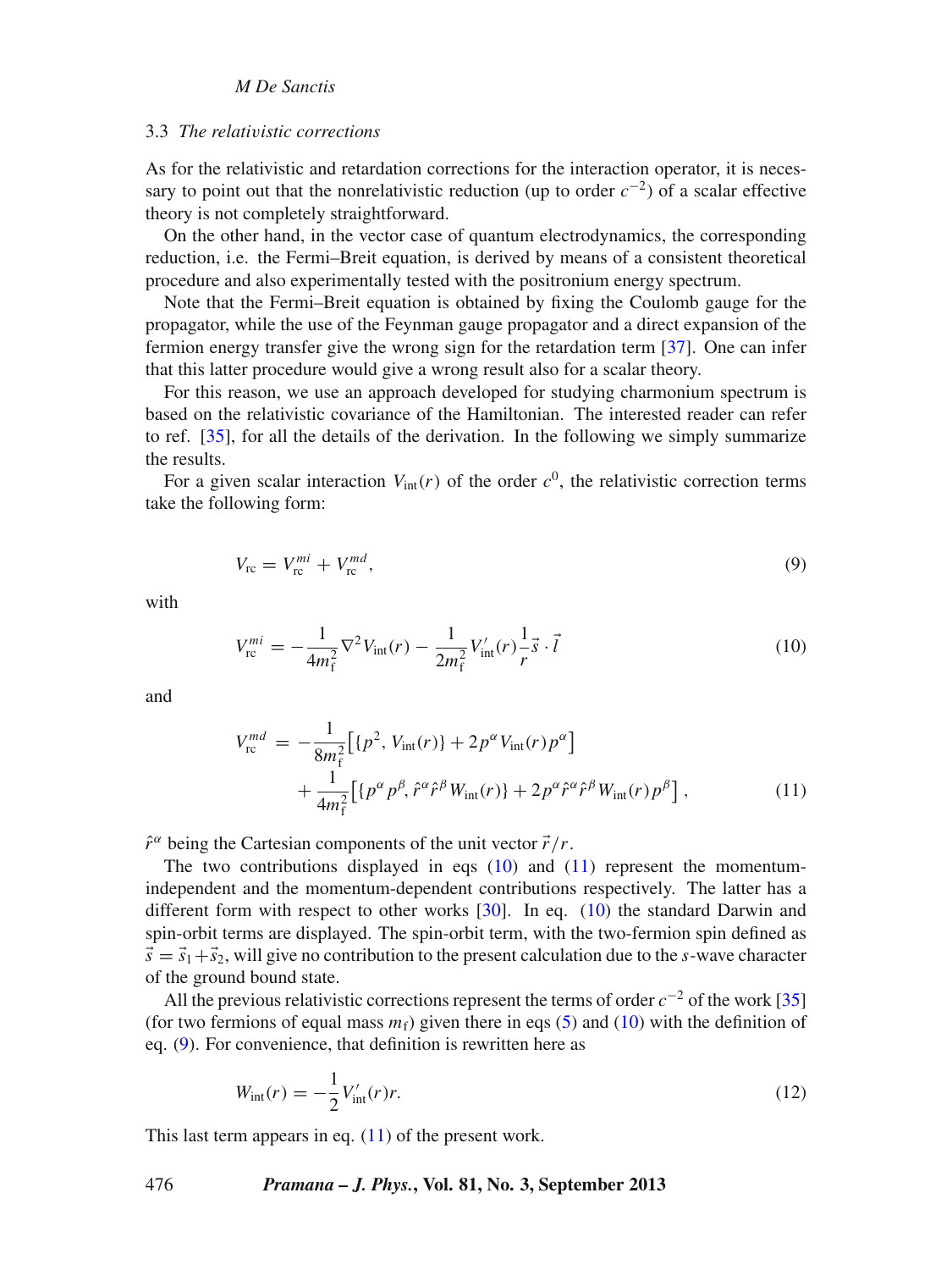In the present calculation the scalar interaction of the order  $c<sup>0</sup>$  is always taken in the form of the screened Yukawa potential of eq. [\(7\)](#page-8-2), that is

$$
V_{\text{int}}(r) = V_{\text{Y}}^{\text{scr}}(r) \tag{13}
$$

that determines, by means of the relativistic covariance constraint, the form of the relativistic correction operator  $V_{\text{rc}}$ , of the order  $c^{-2}$ .

#### <span id="page-10-0"></span>3.4 *The long-range interactions*

The Higgs exchange interaction, introduced in [§3.2,](#page-8-0) has a very short range, that is  $1/m<sub>H</sub>$ . In the present calculation we also consider the long-range Coulomb and effective QCD interactions.

The standard Coulomb term

$$
V_{\rm C}(r) = q_1 q_2 \frac{\alpha_{\rm em}}{r},\tag{14}
$$

where  $\alpha_{em}$  is the fine structure constant and  $q_i$ , with  $i = 1, 2$ , represents the fermion charge in units of elementary charge. We shall consider a charged lepton–antilepton pair with  $q_1q_2 = -1$  and quark–antiquark pairs with the two possibilities:  $q_1q_2 = -1/9$  and  $q_1q_2 = -4/9.$ 

As for the quark–antiquark case, we also take an effective QCD term in the Cornell [\[38](#page-16-28)] form:

$$
V_{\rm QCD}(r) = -\frac{4}{3} \frac{\alpha_s}{r} + \sigma r. \tag{15}
$$

In the present calculations, we take for the parameters of the previous equation the same numerical values of other works. In particular, our value of the effective strong coupling constant is  $\alpha_s = 0.12$  as in refs [\[3](#page-15-2)[,30\]](#page-16-20); our value of the parameter of the confining term is  $\sigma = 0.2$  GeV<sup>2</sup> as in refs [\[30](#page-16-20)[,39\]](#page-16-29). This last value, in any case, is not far from the original Cornell [\[38\]](#page-16-28) value of  $\sigma_{\text{Corn}} = 0.26 \text{ GeV}^2$ .

### <span id="page-10-1"></span>3.5 *The three specific dynamical cases*

As anticipated in the Introduction, we study three different dynamical cases. We display here, in each case, the total potential, explaining which terms will be treated perturbatively.

(1) For a pair of electrically neutral leptons we only take the screened Yukawa Higgs potential of eq. [\(7\)](#page-8-2) and the relativistic corrections of eq. [\(9\)](#page-9-3), that is,

$$
V = V_Y^{\text{scr}}(r) + V_{\text{rc}},\tag{16}
$$

where, for the first term the V-D technique is used while the contribution of  $V_{\text{rc}}$  is calculated perturbatively.

(2) For a pair of charged leptons, we take

$$
V = V_{Y}^{scr}(r) + V_{rc} + V_{C}(r),
$$
\n(17)

where the first and the third terms are calculated using the V-D technique and, again, only  $V_{\text{rc}}$  is calculated perturbatively.

*Pramana – J. Phys.***, Vol. 81, No. 3, September 2013** 477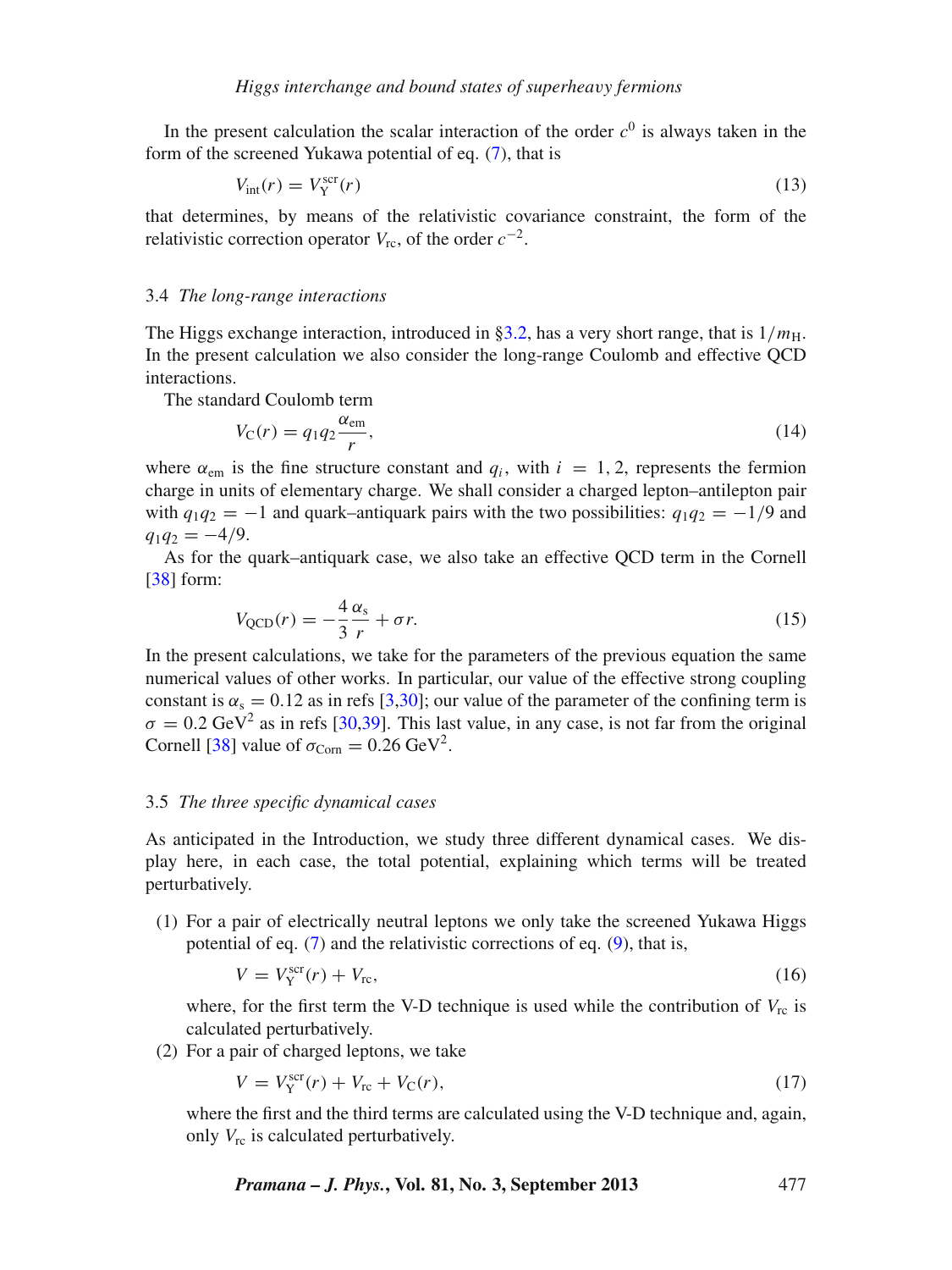(3) Finally, for a pair of quarks, the interaction is

$$
V = V_{Y}^{scr}(r) + V_{rc} + V_{C}(r) + V_{QCD}(r).
$$
 (18)

In this case the first and the fourth terms are calculated using the V-D technique and  $V_{\rm rc}$  and  $V_{\rm C}(r)$  are calculated perturbatively. Contrary to Case 2, here the contributions of  $V_C(r)$  are surely smaller than those given by  $V_{OCD}(r)$ .

Furthermore, considering the hypothetical character of the object of this study and the uncertainties of the numerical results, many physical effects are not considered in the present work:

- the radiative corrections related to the Higgs exchange. Their contributions have been shown to be relatively small [\[30](#page-16-20)],
- the *Z* exchange interaction, also usually considered small [\[30](#page-16-20)],
- the relativistic and radiative corrections for the electromagnetic interaction,
- the effects related to a possible fermion decay,
- finally, the relativistic effects for the QCD effective potential, in particular the spin– spin interaction that would be relevant to reproduce the ground-state splitting. As for the QCD effective potential, a more accurate analysis would also require a different parametrization, instead of using the standard Cornell potential. However, given that the main interest of this study is to reproduce, in a first approximation, the ground-state energy, the adopted effective potential should be sufficient to reach that objective.

# <span id="page-11-0"></span>**4. The numerical calculations**

In order to find approximate, numerical, solutions of the eigenvalue wave equation for the Hamiltonian  $H$  of eq.  $(2)$ , a V-D procedure is performed and, subsequently, the perturbative contributions are added.

Schematically, the V-D procedure consists of the following three steps:

- diagonalizing the Hamiltonian matrix of the model in the selected basis of trial wave functions that will be introduced in eq. [\(19\)](#page-11-1),
- varying, in the trial wave functions, the dimensional parameter  $\bar{r}$  that will be defined immediately after eq. [\(19\)](#page-11-1),
- repeating the two previous steps until the minimum value of the ground-state energy is found.

On variational basis, we adopt, for the radial wave functions, an orthonormal set of functions with a decreasing exponential asymptotic spatial behaviour [\[40\]](#page-16-30). They have the form:

<span id="page-11-1"></span>
$$
R_{\rm nl}(r) = \frac{1}{\bar{r}^{3/2}} \left[ \frac{n!}{\Gamma(2l+3+n)} \right]^{1/2} s^l L_n^{2l+2}(s) \exp(-s/2),\tag{19}
$$

where  $\bar{r}$  is the variational dimensional parameter,  $s = r/\bar{r}$  is introduced as an adimensional argument, and, finally,  $L_n^{\alpha}(s)$  represent the standard Laguerre polynomials.

# 478 *Pramana – J. Phys.***, Vol. 81, No. 3, September 2013**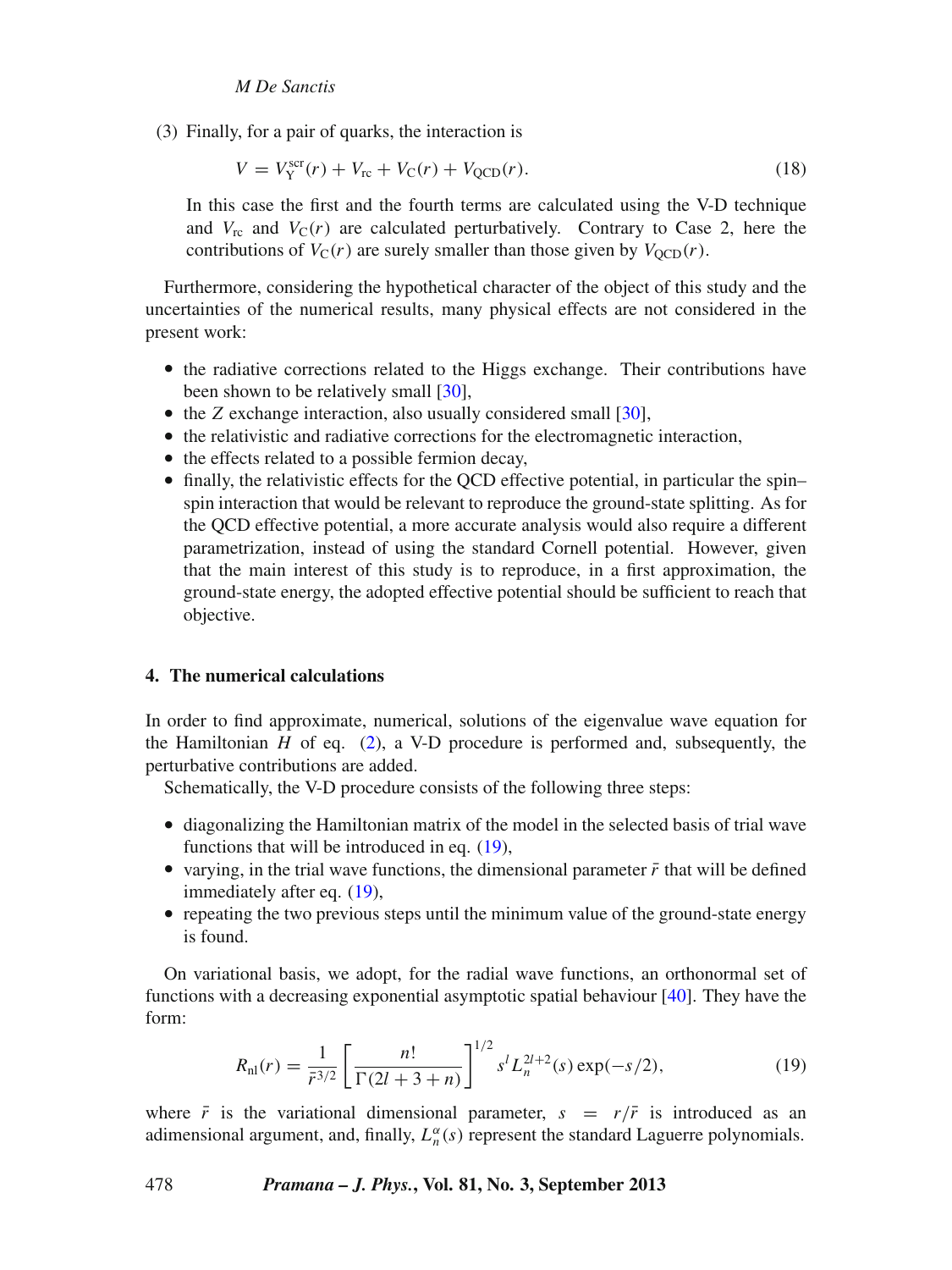Due to their asymptotic behaviour, these wave functions are particularly suitable for studying the dynamical Cases 1 and 2 in which the potential is not confining. They have also been used successfully for studying the spectrum of confined quark systems [\[41](#page-16-31)]. No difficulty is found when studying the ground state, in the dynamical Case 3. Some numerical tests have also been performed by using a standard harmonic oscillator basis.

In the present calculation only *s*-wave  $(l = 0)$  wave functions are considered. The matrix elements of the relativistic kinetic energy of eq. [\(3\)](#page-7-3) are calculated in the momentum representation. To this aim, the Fourier transformation of the wave functions given in eq. [\(19\)](#page-11-1) is performed analytically.

We use 10 orthonormal wave functions, so that a  $10 \times 10$  Hamiltonian matrix is constructed and diagonalized.

For the V-D procedure, we take in the Hamiltonian the operators indicated in [§3.5](#page-10-1) according to the three dynamical cases. By means of the wave function obtained we calculate the contributions of other operators at the first order of the perturbation theory.

# <span id="page-12-0"></span>**5. The results of the model**

The results of the calculations are shown in tables  $1-4$  $1-4$  where the following notations have been adopted: In the first column, the values of the fermion mass  $m_f$ , in GeV, are given. In the columns labelled as  $E_1$ ,  $E_2$  and  $E_3$  the binding energies, in GeV, for the three dynamical cases are displayed, respectively.

For Case 3, as discussed in [§3.4,](#page-10-0) the two possible values of the product of the electric charges of the quark–antiquark pair, give two slightly different results for the binding energies. In order to avoid displaying these results with useless accuracy, in the column labelled as  $E_3$  we show the mean value of the two energies, that is,

$$
E_3 = [E(q_1 q_2 = -1/9) + E(q_1 q_2 = -4/9)]/2.
$$
 (20)

| $m_{\rm f}$ | $E_1$    | $E_2$    | $E_3$ ( $\delta$ ) |
|-------------|----------|----------|--------------------|
| 500         | $-0.235$ | $-0.248$ | $-9.88(0.25)$      |
| 550         | $-0.612$ | $-0.702$ | $-16.4(0.36)$      |
| 600         | $-1.514$ | $-1.981$ | $-27.2(0.48)$      |
| 650         | $-9.727$ | $-10.94$ | $-45.3(0.67)$      |
| 700         | $-23.87$ | $-25.64$ | $-73.0(0.90)$      |
| 750         | $-48.02$ | $-50.49$ | $-115.0(1.21)$     |
| 800         | $-86.54$ | $-89.98$ | $-179.0(1.66)$     |
| 850         | $-146.4$ | $-151.1$ | $-274.0(2.29)$     |
| 900         | $-237.6$ | $-244.2$ | $-415.0(3.18)$     |
| 950         | $-375.9$ | $-386.1$ | $-635.0(4.57)$     |
| 1000        | $-591.5$ | $-610.8$ | $-958.0(6.36)$     |

<span id="page-12-1"></span>**Table 1.** Binding energies obtained with  $V_Y^{\text{st}}(r)$  and no relativistic corrections.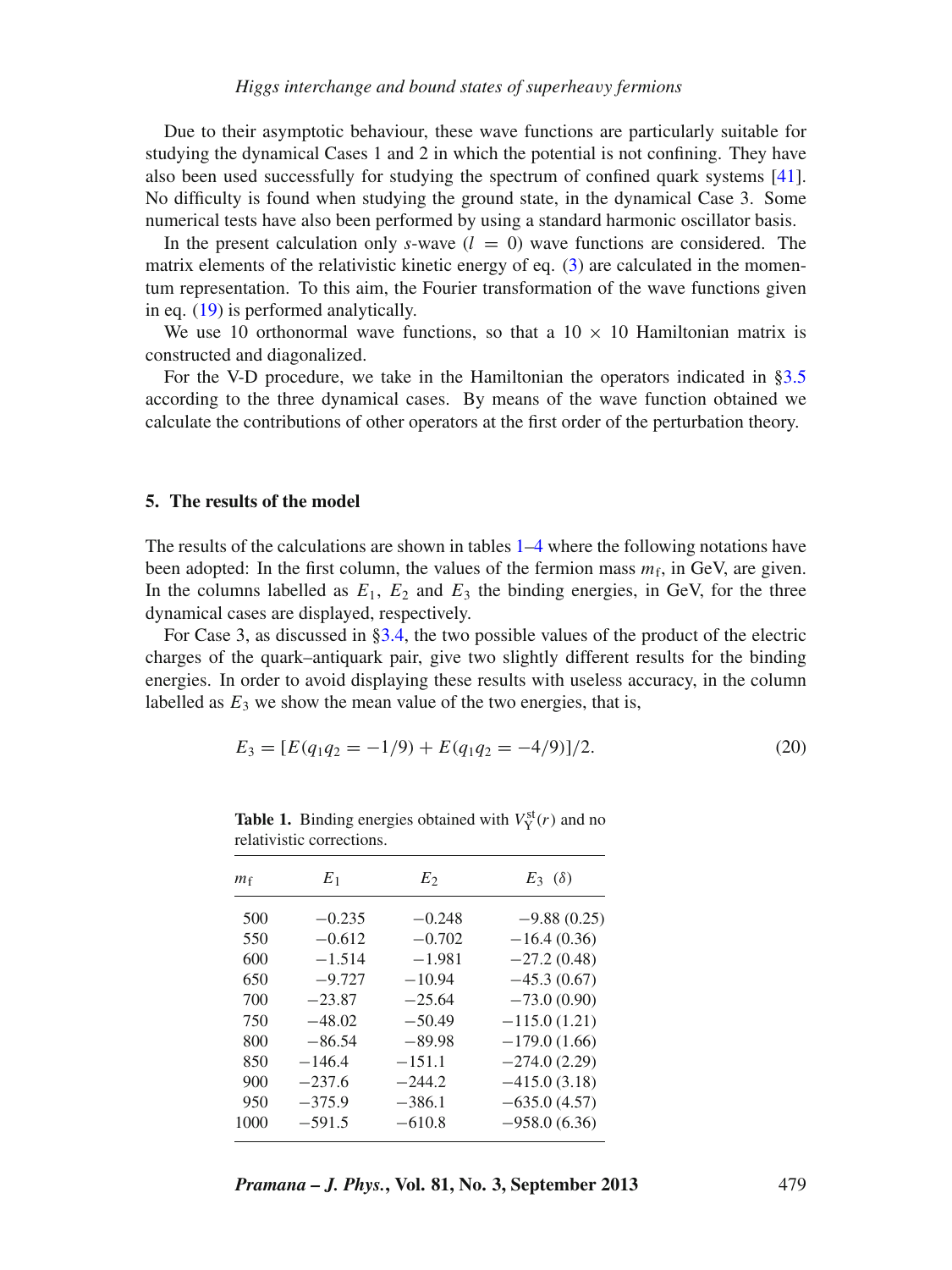| $m_{\rm f}$ | $E_1$    | E <sub>2</sub> | $E_3$ ( $\delta$ ) |
|-------------|----------|----------------|--------------------|
| 500         | $-0.230$ | $-0.242$       | $-8.91(0.23)$      |
| 550         | $-0.566$ | $-0.633$       | $-13.8(0.30)$      |
| 600         | $-1.168$ | $-1.595$       | $-21.2(0.39)$      |
| 650         | $-5.757$ | $-6.669$       | $-31.6(0.48)$      |
| 700         | $-13.62$ | $-14.83$       | $-45.5(0.58)$      |
| 750         | $-25.42$ | $-26.92$       | $-63.3(0.69)$      |
| 800         | $-41.44$ | $-43.23$       | $-85.1(0.80)$      |
| 850         | $-61.93$ | $-63.97$       | $-111.0(0.92)$     |
| 900         | $-86.97$ | $-89.27$       | $-141.0(1.03)$     |
| 950         | $-116.7$ | $-119.2$       | $-176.0(1.15)$     |
| 1000        | $-151.0$ | $-153.8$       | $-214.0(1.26)$     |

<span id="page-13-0"></span>**Table 2.** Binding energies obtained with  $m_{\text{scr}} = 1000 \text{ GeV}$ .

**Table 3.** Binding energies obtained with  $m_{\text{scr}} = 1200 \text{ GeV}$ .

| $m_{\rm f}$ | $E_1$    | E <sub>2</sub> | $E_3$ ( $\delta$ ) |
|-------------|----------|----------------|--------------------|
| 500         | $-0.232$ | $-0.244$       | $-9.13(0.23)$      |
| 550         | $-0.579$ | $-0.653$       | $-14.3(0.31)$      |
| 600         | $-1.272$ | $-1.712$       | $-22.1(0.40)$      |
| 650         | $-6.421$ | $-7.355$       | $-33.4(0.51)$      |
| 700         | $-15.06$ | $-16.34$       | $-48.4(0.62)$      |
| 750         | $-28.05$ | $-29.64$       | $-67.7(0.73)$      |
| 800         | $-45.80$ | $-47.68$       | $-91.5(0.86)$      |
| 850         | $-68.49$ | $-70.65$       | $-120.0(0.98)$     |
| 900         | $-96.38$ | $-98.79$       | $-153.0(1.11)$     |
| 950         | $-129.4$ | $-132.1$       | $-190.0(1.24)$     |
| 1000        | $-167.6$ | $-170.5$       | $-233.0(1.38)$     |

We also show, in parenthesis, the difference of the two energies given by the Coulomb interaction, that is,

$$
\delta = E(q_1 q_2 = -1/9) - E(q_1 q_2 = -4/9). \tag{21}
$$

We turn to the specific content of the tables.

For the sake of clarity and completeness, we give in table [1](#page-12-1) the results obtained by solving the semirelativistic wave equation without the relativistic corrections and with no screening in the Yukawa potential (i.e. only with  $V_Y^{\text{st}}(r)$ ), that is without the two most controversial, or model-dependent, contributions of the present investigation.

The results of tables [2](#page-13-0)[–4](#page-14-0) are obtained by solving the complete model, with the relativistic corrections and the screening factor in the potential; the value of the screening mass  $m_{\text{scr}} = 1000$ , 1200 and 1400 GeV for the three tables, respectively.

We can now analyse the physical content of the results.

Our study confirms the main result of ref. [\[30](#page-16-20)]: for a fermion pair with mass  $m_f \geq 500$  GeV, the Higgs interchange interaction is sufficient to form a bound state, as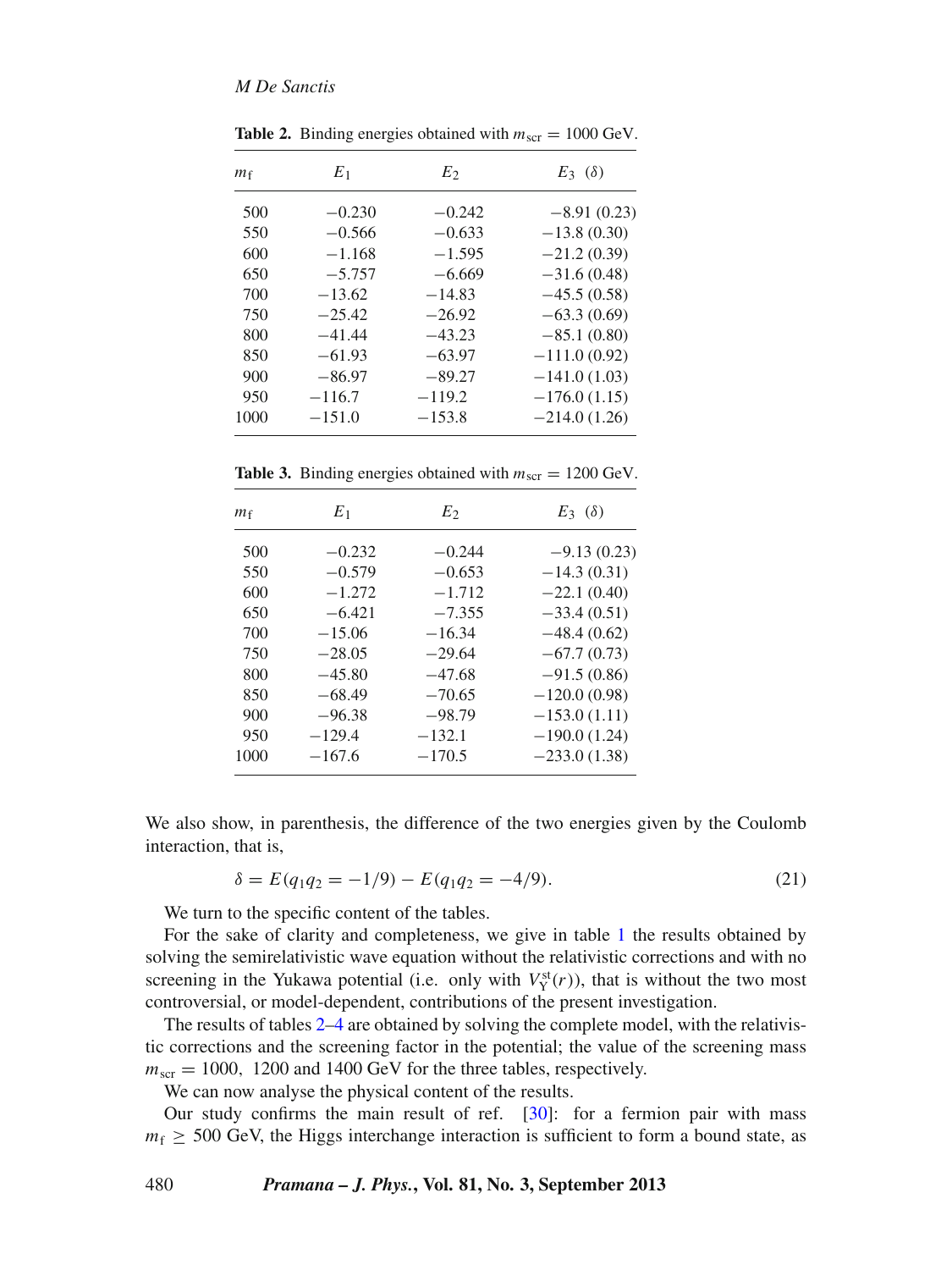| $m_{f}$ | $E_1$    | $E_2$    | $E_3$ ( $\delta$ ) |
|---------|----------|----------|--------------------|
| 500     | $-0.233$ | $-0.245$ | $-9.29(0.24)$      |
| 550     | $-0.589$ | $-0.668$ | $-14.7(0.32)$      |
| 600     | $-1.344$ | $-1.794$ | $-22.9(0.41)$      |
| 650     | $-6.935$ | $-7.895$ | $-34.7(0.52)$      |
| 700     | $-16.21$ | $-17.53$ | $-50.7(0.64)$      |
| 750     | $-30.16$ | $-31.80$ | $-71.1(0.77)$      |
| 800     | $-49.30$ | $-51.25$ | $-96.5(0.90)$      |
| 850     | $-73.78$ | $-76.03$ | $-127.0(1.04)$     |
| 900     | $-104.1$ | $-106.6$ | $-162.0(1.18)$     |
| 950     | $-139.8$ | $-142.6$ | $-201.0(1.33)$     |
| 1000    | $-181.1$ | $-184.1$ | $-246.0(1.48)$     |

<span id="page-14-0"></span>**Table 4.** Binding energies obtained with  $m_{\text{scr}} = 1400 \text{ GeV}$ .

shown by the values of  $E_1$  in all the tables. The electromagnetic and strong interactions increase the binding energy of the system, as shown by  $E_2$  and  $E_3$  in all the tables.

A comparison between table [1](#page-12-1) and tables [2](#page-13-0)[–4](#page-14-0) shows that for  $m_f \leq 600 \text{ GeV}$  the binding energies do not depend strongly on the presence of relativistic corrections and screening factor, so that the results can be considered sufficiently reliable, in the sense that they do not depend on the specific form of the relativistic corrections and the screening factor.

But for higher masses (with no screening), due to eq. [\(1\)](#page-1-2), the interaction grows up and the two fermions, confined in a small spatial region, become very relativistic; in particular, as shown in table [1,](#page-12-1) the absolute value of the binding energy will be of the same order of the fermion mass. In this situation, a potential model with a fixed number of interacting particles cannot be consistently applied and the introduction of the screening factor is strictly required.

The results of tables [2–](#page-13-0)[4](#page-14-0) show that, with the screening factor, the binding energies remain reasonably smaller than the fermion mass. Furthermore, in the calculations, the relativistic corrections are always smaller than 20% of the binding energies. Obviously, the results depend on the screening mass: higher values of  $m<sub>scr</sub>$  give a less screened potential and, as a consequence, a more deeply bound system. Again, this effect is more evident for higher values of fermion mass.

We now analyse in more detail the binding energies  $E_1$ ,  $E_2$  and  $E_3$  for the three dynamical cases examined. In particular, comparing  $E_2$  and  $E_1$  we note that the effects of the Coulomb interaction are relatively small with respect to the Higgs interchange. The role of the Coulomb interaction is more important at low values of the fermion mass, when the Higgs interaction is weaker.

Finally, for a quark pair, considerably higher values of the binding energies  $E_3$  are found with respect to the lepton pair energies  $E_1$  and  $E_2$ . Within the present model, the strong interaction gives a very relevant contribution to the properties of the bound system. On the other hand, the Coulomb quark–antiquark interaction always gives only a small contribution to the binding of the system and, as a consequence, the values of the difference  $(\delta)$  are always very small.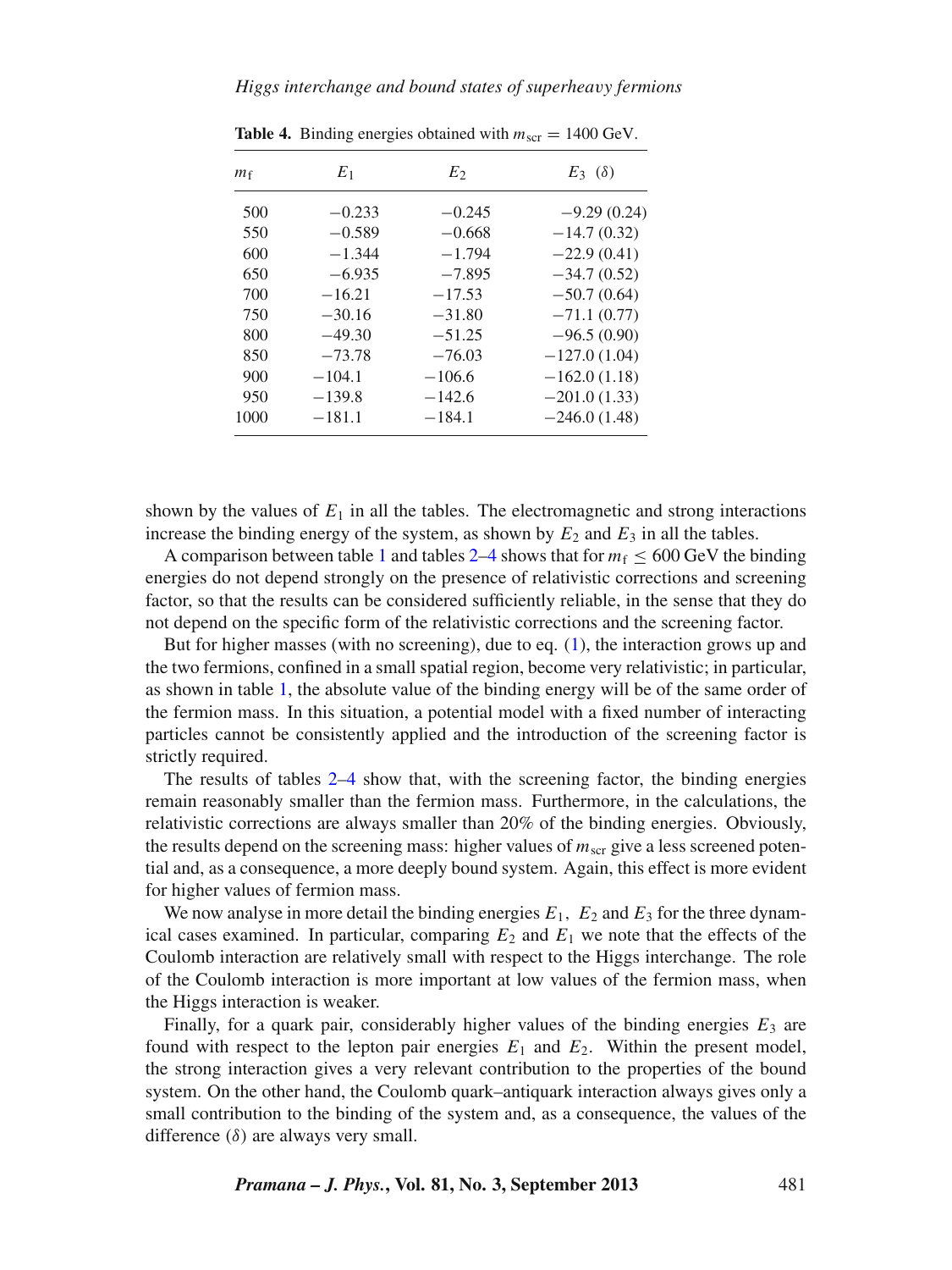### <span id="page-15-3"></span>**6. Comments and conclusions**

The results shown in the previous section substantially confirm [\[30](#page-16-20)] the importance of the Higgs exchange in superheavy bound fermion systems. Furthermore, the Higgs interchange alone is sufficient to bind a neutral fermion pair.

The adopted model, particularly by means of the screening term in the Yukawa Higgs potential, allows to calculate perturbatively, without inconsistencies, all the contributions.

However, specially for high values of the fermion mass, the numerical results show a dependence on the screening mass parameter  $m_{\text{scr}}$ .

The hypothesis of the existence of 4G fermions (with  $m_f \leq 1$  TeV) must be verified experimentally, in particular at the LHC. Less probably a conclusive answer to this problem will be given in a short time by Dark Matter experiments.

In very simple words, the following three scenarios can be conceived:

- 4G fermions and in particular their bound states are detected. Their properties are reasonably described by the present theoretical investigation that would represent a starting point to develop a more detailed model to study all the interactions of the system also including the effects listed at the end of  $\S3.5$ . For the  $Q\overline{Q}$  case the ground-state splitting and the spectrum of the excited states should be explored.
- 4G fermions and in particular their bound states are discovered but the properties of the bound states are significantly different from those determined in the present theoretical framework. In this case the description of the interaction should be revised considering its relationship with the underlying fundamental theory. Different values for the mass of the exchanged boson could be considered. It should also be verified whether it is possible to apply, in such case, a model consisting of a standard effective potential term and relativistic correction operators.
- 4G fermions are not experimentally found. This work and the other works on the same subject  $[26-33]$  $[26-33]$  can be considered as exercises with no direct application.

### **Acknowledgements**

The author gratefully acknowledges the Vicerrectoría de Investigaciones of Universidad Nacional de Colombia for the financial support received through the research grant 'Teoría de Campos Cuánticos aplicada a sistemas de la Física de Partículas, de la Física de la Materia Condensada y a la descripción de propiedades del grafeno'.

### **References**

- <span id="page-15-0"></span>[1] The ATLAS Collaboration: *Phys. Lett. B* **716**, 1 (2012), arXiv[:1207.7214v2](http://arxiv.org/abs/1207.7214v2) [hep-ex]
- <span id="page-15-1"></span>[2] Particle Data Group: K Nakamura *et al*, *J. Phys. G* **37**, 075021 (2010), http://[pdg.lbl.gov](http://pdg.lbl.gov)
- <span id="page-15-2"></span>[3] K Ishiwata and M B Wise, *Phys. Re*v*. D* **83**, 074015 (2011), arXiv[:1103.0611v3](http://arxiv.org/abs/1103.0611v3) [hep-ph]
- <span id="page-15-4"></span>[4] B Holdom *et al*, *PMC Phys. A* **3**, 4 (2009), arXiv[:0904.4698v2](http://arxiv.org/abs/0904.4698v2) [hep-ph]
- <span id="page-15-5"></span>[5] G W S Hou, *Nuo*v*o Cimento* **C033N4**, 253 (2010), arXiv[:1007.2288v1](http://arxiv.org/abs/1007.2288v1) [hep-ph]
- <span id="page-15-6"></span>[6] Y F Zhou, *Phys. Re*v*. D* **85**, 053005 (2012), arXiv[:1110.2930](http://arxiv.org/abs/1110.2930) [hep-ph]
- <span id="page-15-7"></span>[7] I Masina and F Sannino, *J. Cosmol. Astropart. Phys.* **1108**, 018 (2011), arXiv[:1105.0302](http://arxiv.org/abs/1105.0302) [hep-ph]